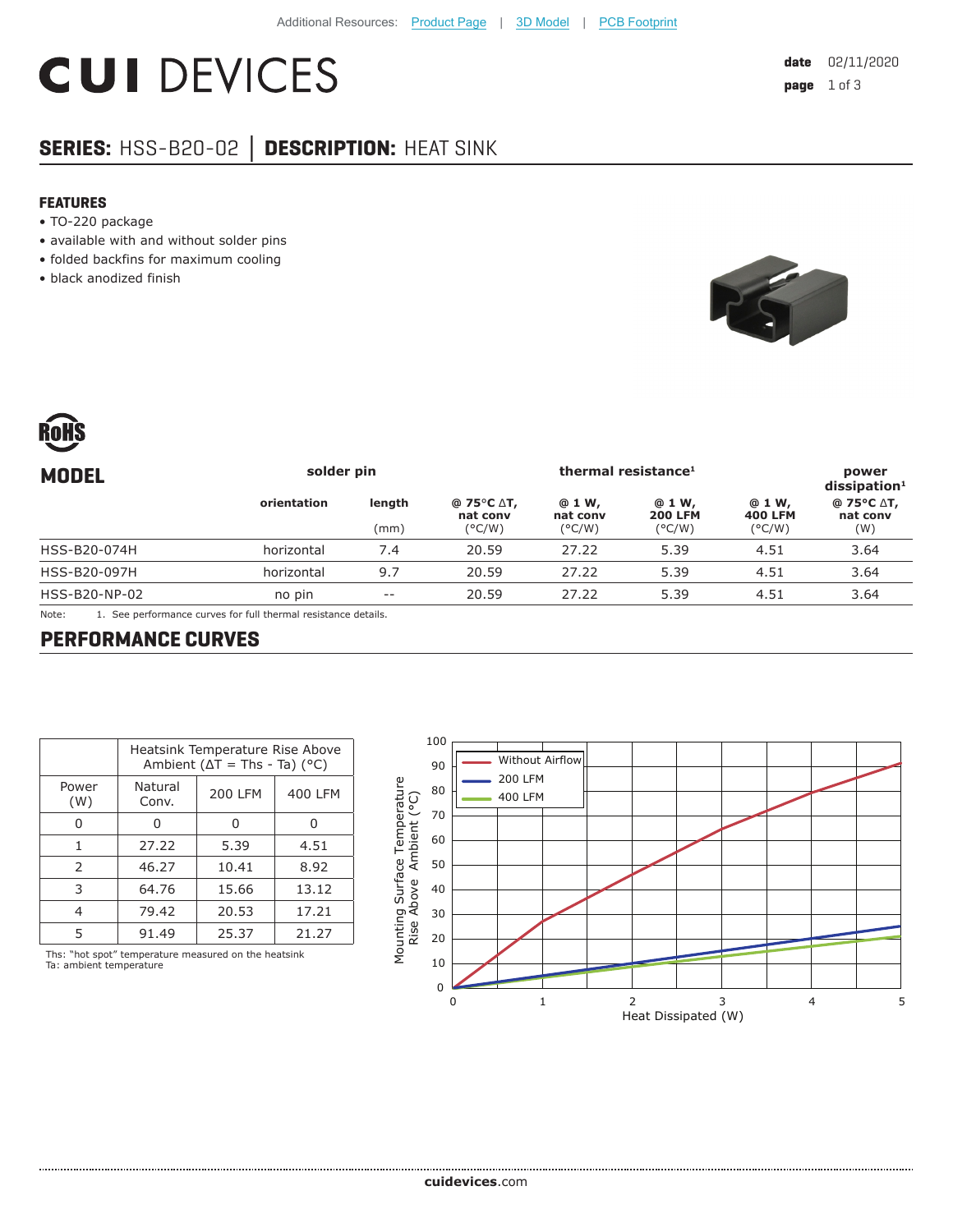### **MECHANICAL DRAWING**

units: mm tolerance:  $\pm 0.5$  mm

| MATERIAL         | AL5052                                                             |
|------------------|--------------------------------------------------------------------|
| <b>FINISH</b>    | black anodized                                                     |
| <b>THICKNESS</b> | $0.8$ mm                                                           |
| PIN MATERIAL     | brass                                                              |
| PIN PLATING      | tin                                                                |
| WEIGHT           | HSS-B20-074H: 3.0 g<br>HSS-B20-097H: 3.0 g<br>HSS-B20-NP-02: 2.6 g |

**HSS-B20-074H HSS-B20-097H**



# $1.6\,$  $7.4$

### **SECTION A-A**





**SECTION A-A** 

### **HSS-B20-NP-02**